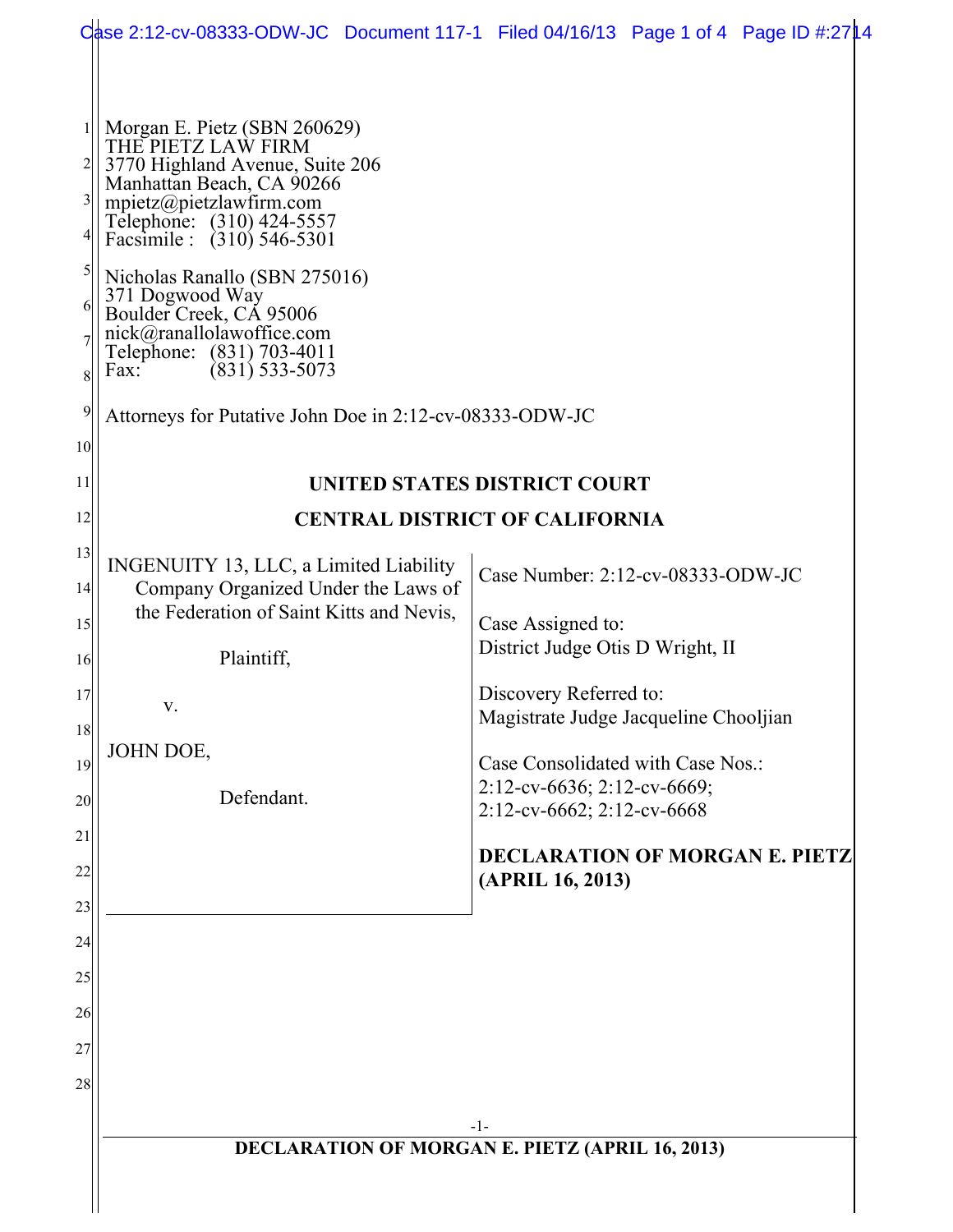## **PIETZ DECLARATION**

2 3 I, Morgan E. Pietz am over the age of 18, have personal knowledge of the facts alleged herein, and hereby declare as follows:

1

4

5

6

7

8

9

10

11

12

13

14

15

16

17

18

19

20

21

22

23

24

25

26

27

28

1. I am a member in good standing of the State Bar of California, duly admitted to the practice of law in the state and federal courts of the State of California.

2. I represent the ISP subscriber who was targeted by Prenda Law, Inc. as the supposed John Doe defendant in *Ingenuity 13, LLC v. John Doe*, C.D. Cal. No. 12-cv-8333. I have also represented other clients similarly threatened by Prenda in other lawsuits in other jurisdictions.

3. Attached hereto as  $\overline{\text{Exhibit KK}}^1$  is a true and correct copy of a news article from XBiz.com, which is one of the leading "adult" industry news outlets, dated April 10, 2013, wherein John Steele is quoted in several places. This article was published a week after this Court's April 2, 2013, OSC hearing.

4. Attached hereto as **Exhibit LL** is a true and correct copy of a legal pleading John Steele, through counsel, filed with the Florida bar in response to a formal investigation. Near the end of the pleading, at page  $12<sup>2</sup>$ , Steele explains that he has an interest in Prenda clients.

5. Attached hereto as Exhibit MM is a true and correct copy of the Affidavit of Blair Chintella, wherein he authenticates the March 5, 2013, meet nad confer emails between himself and attorney Jacques Nazaire. The emails are at page 27, which is the last page of Exhibit MM.

6. Attached hereto as Exhibit NN is a true and correct copy of the complaint in *AF Holdings, LLC v. Patel,* N.D. Ga. No. 12-cv- 262, which is the case Nazaire and Chintella were meeting and conferring about in Exhibit MM. Note that at page 14, Nazaire

 $1$  Exhibit lettering is continued from prior declarations attaching other exhibits in C.D. Cal. 12-cv-8333. For the prior exhibits *see* ECF Nos. 40-1 and 40-2; 53, 53-1, and 53-2; 59-1 and 59-2.  $2$  All page numbering cites in this declaration refer to the page numbering in the footer in the bottom right, which also matches the CM/ECF page numbering.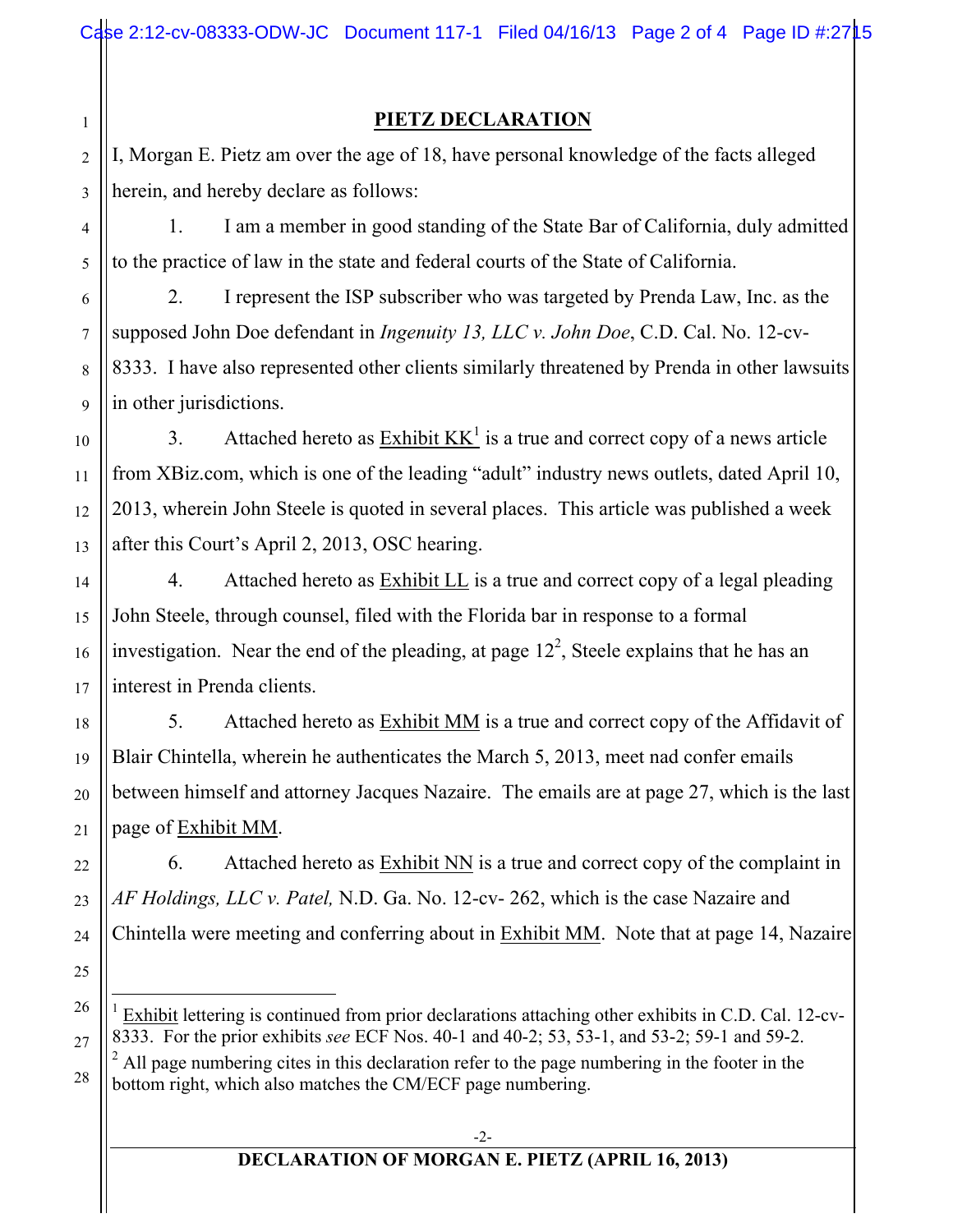is listed as counsel of record for plaintiff AF Holdings, LLC (also note that he lists his email as blgibbs@wefightpiracy.com). I downloaded this complaint from PACER.

7. Attached hereto as Exhibit OO is a true and correct copy of the CM/ECF docket report for the above referenced *AF Holdings v. Patel* case in Georgia, current as of April 12, 2013, which shows that the case was still active as of March 5, 2013, and that Nazaire remains counsel of record of AF Holdings, LLC. I downloaded this docket report from PACER.

8. Attached hereto as Exhibit PP is a true and correct copy of a Brent Berry's Remax website listing for the parcel he sold for John Steele. I accessed this information by going to Brent Berry's listing on the Remax website, here:

http://www.results.net/brent.berry and then clicking on "my solds," and searching for the property in McGrath, MN. The detail for the Steele/Cooper property can be found here: http://www.results.net/brent.berry/Property/MN/56350/Mcgrath/21251\_220th\_St

9. I am informed and believe, that as reflected in the pictures, the property contained two houses, the main "log cabin" house where Steele stayed when he visited, located at  $21251 220<sup>th</sup>$  Street, McGrath, MN, and also a smaller house, which is the one referred to on the lease between Cooper and Steele, located at 21255 220<sup>th</sup> Street, McGrath, MN, where Mr. Cooper lived. *See* Exhibit K, ¶ 4. Note that in one of the pictures, the fire pit between the two houses that Berry refers to in his declaration is visible. Also note, at page 50, in red on the right, the house is listed "Sold on 2/28/2013".

10. Attached hereto as Exhibit QQ is what I believe is a true and correct copy of the official reporter's transcript from the April 20, 2009, hearing in *In re: Bisys Securities Litigation*, S.D.N.Y. No. 04-cv-3840. I downloaded this transcript from this link: http://online.wsj.com/public/resources/documents/20090420cauleyhearing.pdf Which I found on the following page of the Wall Street Journal's website: http://blogs.wsj.com/law/2009/05/08/prominent-arkansas-lawyer-probed-over-missing-9 million/

1

2

3

4

5

6

7

8

9

10

11

12